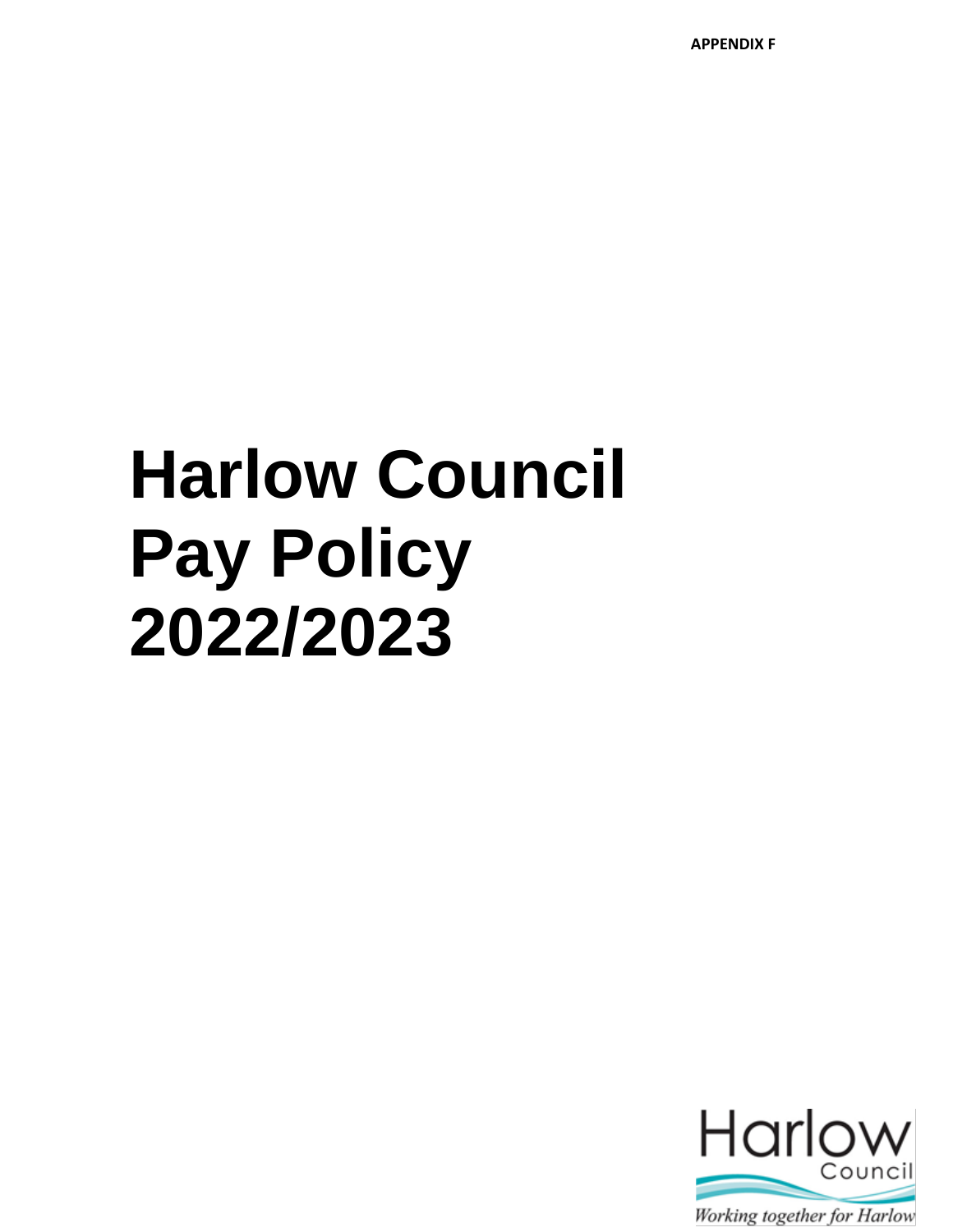# **PAY POLICY 2022/23**

# **Introduction and Purpose**

- 1. This Pay Policy Statement sets out the council's approach to pay policy in accordance with the requirements of Section 38 (1) of the Localism Act 2011 which required English and Welsh Councils to produce a Pay Policy Statement from  $2012/13<sup>1</sup>$  and for each financial year thereafter and due regard to the associated Statutory Guidance including the Supplementary Statutory Guidance issued in February 2013 and the Local Government Transparency Code 2014.
- 2. Section 112 of the Local Government Act 1972 gives local authorities the power to appoint officers on such reasonable terms and conditions as the authority thinks fit, the pay policy sets out how the council exercises this power.
- 3. The pay policy statement:-
	- Must be approved formally by the Full Council.
	- Must be approved by the end of March each year.
	- May be amended during the course of the financial year.
	- Must be published on the Council's website.
	- Must be complied with
- 4. The statutory pay policy statement must include the Council's policy on:
	- The level and elements of remuneration for each Chief Officer.
	- The remuneration of its lowest-paid employees (together with its definition of "lowest-paid employees" and its reasons for adopting that definition).
	- The relationship between the remuneration of its Chief Officers and other Officers.
	- Other specific aspects of Chief Officers' remuneration: remuneration on recruitment, increases and additions to remuneration, use of performance-related pay and bonuses, termination payments, and transparency.
- 5. Remuneration is defined widely, to include not just pay but also charges, fees, allowances, benefits in kind, increases in/enhancements of pension entitlements, and termination payments.
- 6. Local Government, and Harlow Council is going through a period of unprecedented and rapid change as a result of a number of political, economic, social drivers and challenges, national and local most notable of

 $\overline{a}$ <sup>1</sup> Approved at Cabinet 31 January 2012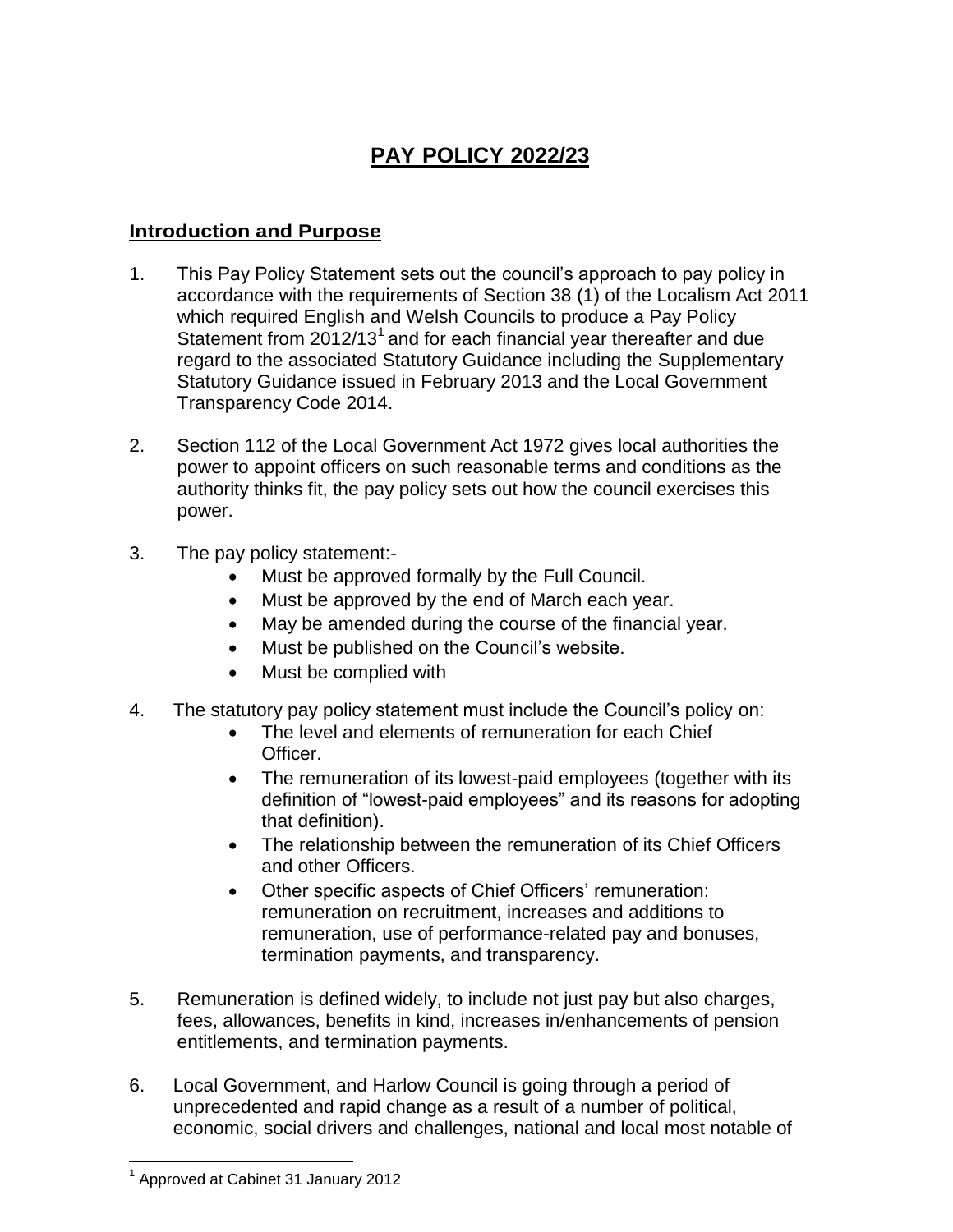which has been the Covid-19 pandemic. We recognise the need for flexibility to be able to respond to a changing landscape and our pay policy arrangements have been developed to reflect this.

- 7. The Council proposes to include information on other discretionary policies relating to remuneration and pensions.
- 8. The discretionary pay policy may include statements:
	- a) To confirm that the JNC conditions of service for Chief Executives and Chief Officers are incorporated in those Officers' employment contracts and other related local agreements that have been included.
	- b) To confirm what any additional arrangements if any that may not amount to formal terms and conditions, but which relate to a Chief Officer's employment and which are a charge on the public purse. This may include volunteering, membership of external bodies etc.

#### **Legislative Framework**

.

- 9. Previous legislation already requires Councils to publish statements relating to remuneration:
	- a) The Local Government (Early Termination of Employment) (Discretionary Compensation) (England and Wales) Regulations 2006 requires Councils to formulate, review, and publish its policy on making discretionary payments on early termination of employment.
	- b) The Local Government Pension Scheme (Administration) Regulations 2014 requires Councils to publish its policy on increasing an employee's total pension scheme membership and on awarding additional pension.
	- c) The Local Government (Discretionary Payments) Regulations 1996 (as amended) requires Councils to publish its policy on amount and payment of injury allowances following loss of employment.
- 10. In determining the pay and remuneration of all of its employees. The Council will comply with all relevant employment legislation. This includes the Equality Act 2010, Part Time Employment (Prevention of Less Favourable Treatment) Regulations 2000, Small Business, Enterprise and Employment Act 2015, The Agency Workers (Amendment) Regulations 2019, and where relevant, Transfer of Undertakings (Protection of Employment) (Amendment) (Regulations) 2014 (TUPE Regulations 2014) and the Employment Rights (Miscellaneous Amendments) Regulations 2019. The Restriction of Public Sector Exit Payments Regulations 2020 (see 46 below).
- 11. With regard to the equal pay requirements contained within the Equality Act, the Council ensures there is no pay discrimination in its pay structures and that all pay differentials are objectively justified through the use of an equality-proofed job evaluation mechanism, which directly relates salaries to the requirements, demands and responsibilities of the role. The Council has committed and is undertaking the analysis of the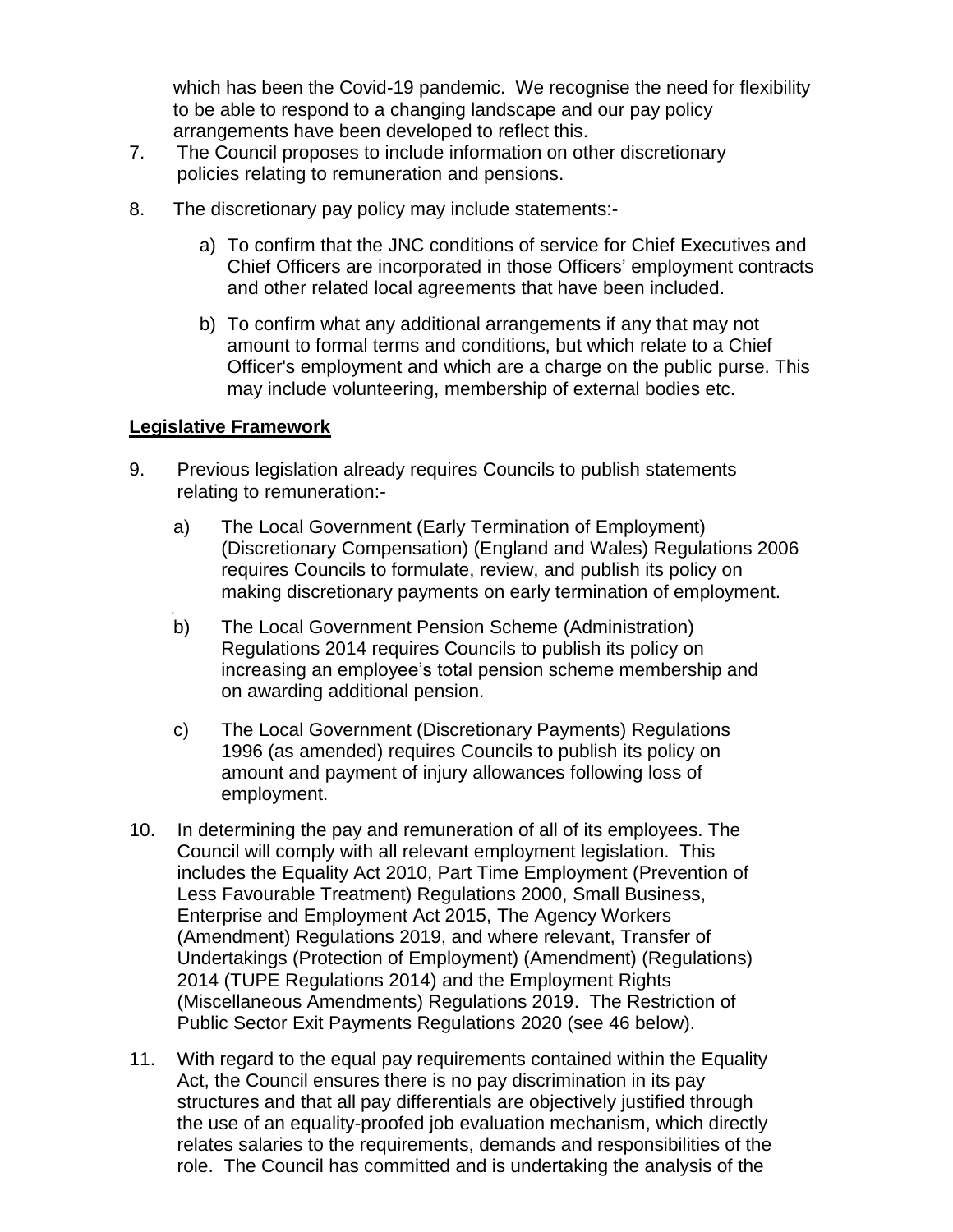operation of its current job evaluation process with TU support.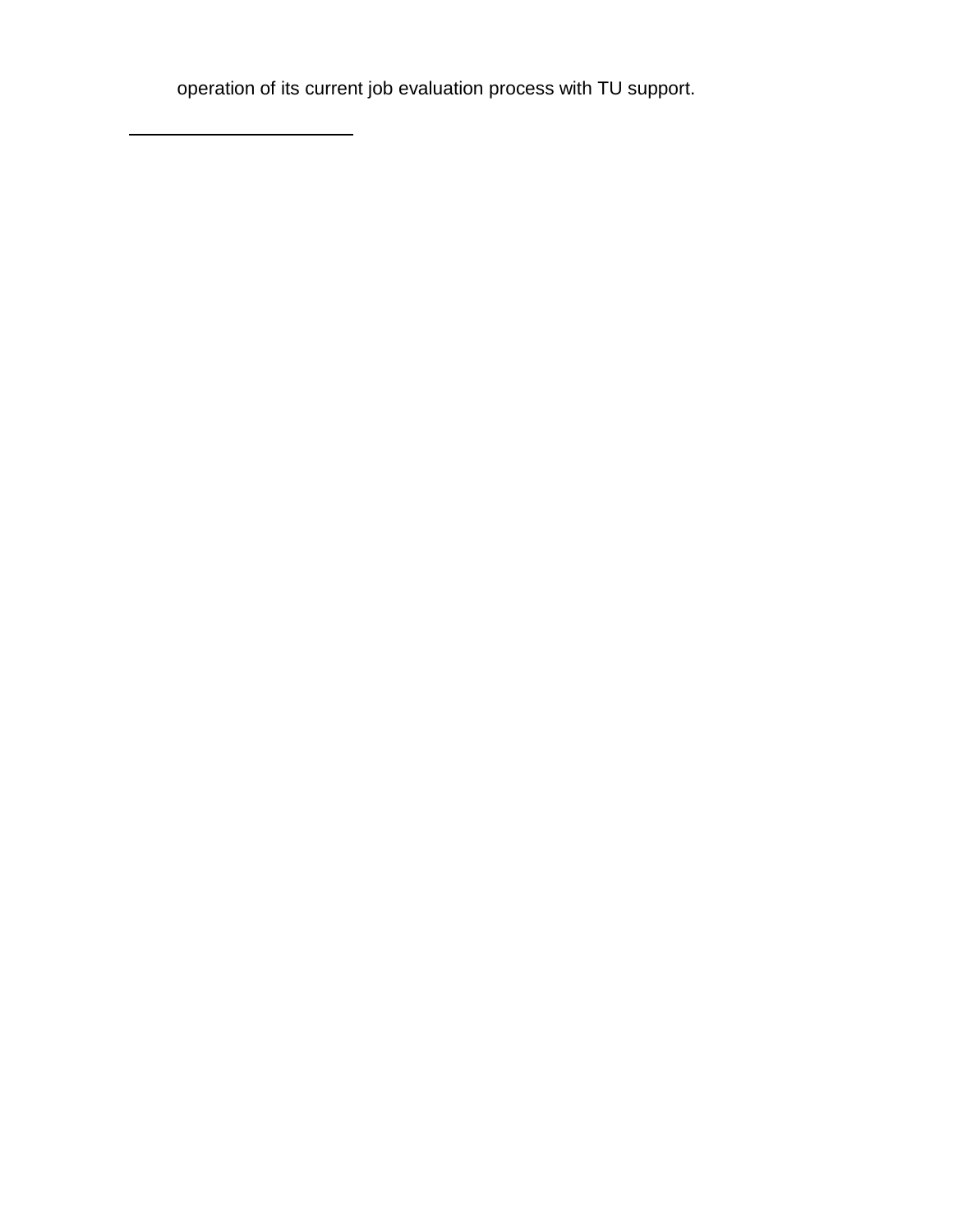#### **Objectives**

- 12. The Authority clearly recognises the complex, challenging and competing drivers underpinning public sector remuneration, especially at the senior and subject matter specialist levels seeking to be able to recruit and retain high quality staff in a way which is externally competitive and internally fair, whilst acknowledging the financial constraints as pay and benefits are met from public funds.
- 13. In such a competitive recruitment 'market' remuneration levels need to enable the attraction of a suitably wide pool of talent, and the retention of suitably skilled and qualified individuals once in post. It should be recognised that the Council will often be seeking to recruit in competition with other public and private sector employers.
- 14. This pay policy applies in a consistent way from the lowest to the highest grade. This Pay Policy Statement covers all employees.

#### **Publication of Remuneration Packages**

15. The Council will continue to publish the salary ranges covering all employees on the official website for the Council. Where employees have been transferred into the Council under the Transfer of Undertakings (Protection of Employment) (Amendment) (Regulations) 2014 (TUPE Regulations 2014) their remuneration packages reflect their protected rates of pay.

#### **Effect of this Policy**

16. Nothing in this Pay Policy Statement enables unilateral changes to employees' terms and conditions of contract. Changes to terms and conditions of employment must follow consultation and negotiation with individuals and recognised trades unions as set out in agreements and in line with legislation.

#### **Council's General Approach to Remuneration**

#### **Posts below Directors (was Head of Service)**

- 17. The majority of employees are covered by the National Joint Council for Local Government Services, the National Agreement on Pay and Conditions of Service. This covers the lowest paid (grade 2) through to the Director (was Head of Service) level. Rates of pay for this group are reviewed annually via negotiations between the employer and trade union sides of the National Joint Council following which the council's pay and grading structure is adjusted to reflect these agreements.
- 18. The Council does not operate a system of performance related pay at this time. All employees, including the lowest paid and Chief Officers move through their salary banding through incremental progression, subject to satisfactory performance.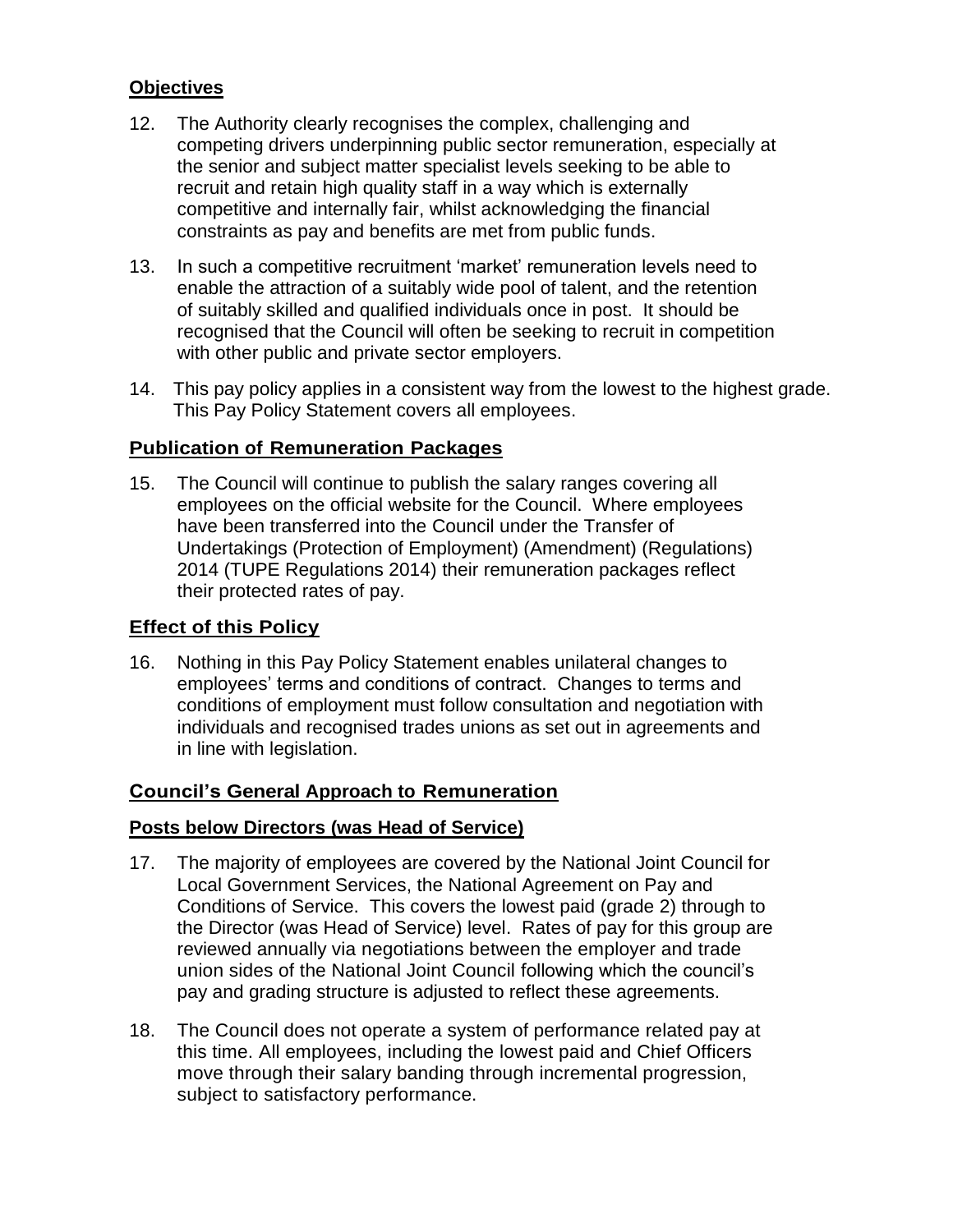- 19. On 27 July 2021 a one year final offer pay award of 1.75% was made by the National Employers to those on NJC Terms and Conditions for the majority of staff (2.75% for the very lowest paid grades - not applicable to Council employees as Living Wage status sets the Council's pay rates above) backdated to 1 April 2021 for the year 2021/22. This was rejected by the three NJC Unions and ballots for strike action followed in late 2021. Confirmation from Unison NJC Committee on 14 January 2022 advised that they would not proceed to industrial action however, the outcomes of the GMB and Unite ballot have not yet been finalised. The pay award for 2021/22 is still pending no agreement has yet been made. Given this position discussions for 2022/23 have not yet commenced.
- 20. The Council remains committed to adherence with national pay bargaining in respect of the national pay spine and any annual cost of living increases negotiated.
- 21. The Council's pay spine currently commences at national spinal column point, SCP 1, grade 2 £18,260 pa - uplifted due to Living Wage rate agreement to £19,098.89 - and ends at local SCP 55. After grade 2 it is then divided into a further 18 grades numbered 3 to 20, containing 3 incremental points each. The Council continues with its commitment to the Real Living Wage set by the Living Wage Foundation (see paragraph 24 below).
- 22. Posts are allocated to a pay grade through a process of job evaluation. The Council uses the NJC for Local Government Job Evaluation Scheme. The Council has committed and is undertaking the analysis of the operation of its current job evaluation process with TU support.
- 23. The lowest paid group of employees are on grade 2 (representing 1.71% of the workforce), their FTE rate of pay was £18,260, £9.46 per hour as at 1 April 2020 (after August 2020 implementation), pay award pending. The Council having due regard to the "Living Wage", which following the most recent announcement of November 2021, increased the rate by a further 40p per hour (after the increase to £9.50 per hour in November 2020) to £9.90 per hour. This resulted in a further uplift on the bottom rate of changing the lowest annual salary to £19,098.89 per annum. All roles impacted by the change in the Living Wage Foundation rate including apprentices employed by the Council whose rate of pay from April 2018 has been set to the Living Wage Foundation rate, received this uplift in November 2021. The Council will continue to have due regard to further Living Wage Foundation changes.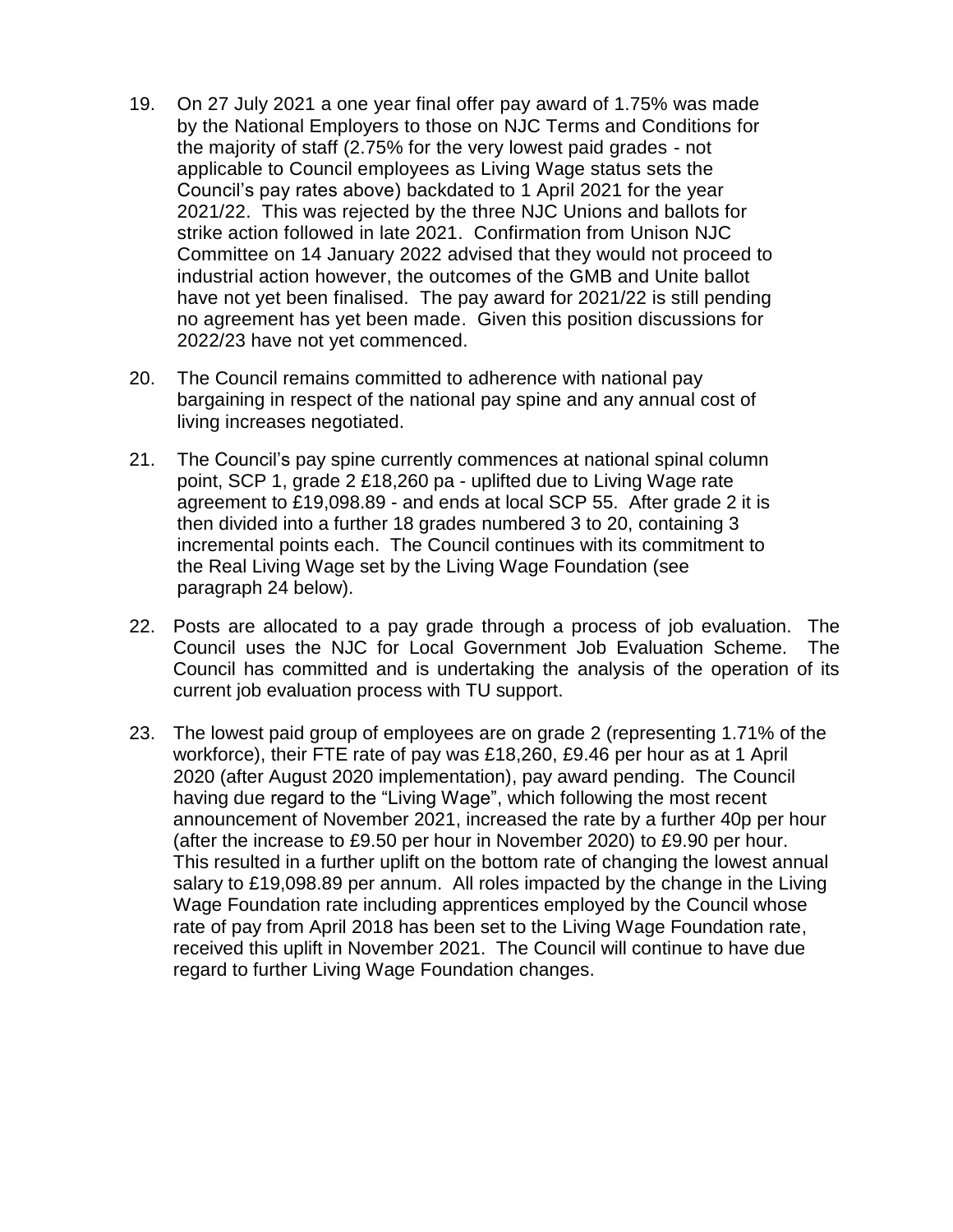- 24. A number of allowances are payable for this group, depending on the roles carried out. Some are flat rate and others are linked directly to salary. These allowances are only paid for those on grades up to 20.
- 25. In exceptional circumstances with appropriate senior management approval the Council may pay a market supplement in addition to the salary for the role where, in the absence of such a payment, it would not be possible to recruit and retain suitable employees. The value of the market supplement takes into account the labour market pay information for similar jobs. Any market supplements are to be reviewed on an annual basis and are varied or cease as necessary according to the labour market evidence for the role in question. Such a supplement is lawful under the Equality Act 2010 where there is evidence to justify that market factors are the "material reason" for the post attracting a higher rate of pay than other posts graded similarly. The Council will review this policy in 2022/23 to ensure it continues to be effective

#### **Senior Managers (Assistant Directors and above)**

- 26. In determining its grading structure and setting remuneration levels for any posts which fall outside its scope, the Council takes account of the need to ensure value for money in respect of the use of public expenditure, balanced against the need to recruit and retain employees who are able to meet the requirements of providing high quality services to the community, delivered effectively and efficiently and at times at which those services are required.
- 27. During 2021/22 it was necessary there was a need to re-align resources at the council as a result of changing priorities and to enable agility particularly at the most senior levels in the council. The Council was currently suffering significant issues with the recruitment to vacant posts across its services and particularly at a senior level. There had been a widening of the pay gap between Heads of Service at Tier Two and their direct reports at Tier Three as a result of previous restructuring and downsizing in the historic Corporate Management Team (CMT). In conjunction with these changes, additional responsibilities taken on by a smaller management team at Tier Two was hampering the ability to accommodate strategic work. As a result of consultation with staff and the local trade union, supported by EELGA a new tier of Assistant Director was introduced to the organisation on 1 January 2022 following a realignment of the Services and reporting into the Director – previous Head of Service - roles.
- 28. There are 3 increment salary ranges for new roles of Assistant Director and Director posts (save for the additional duties completed by Deputy to the Chief Executive role, see point 30, below) and the Chief Executive, further information is available on the official website.
- 29. The Deputy to the Chief Executive provides appropriate senior level office cover in the absence/non-availability of the Chief Executive. The functions of this role are in addition to the Director duties required and therefore provide for 2 further increments on the Director salary range for these duties. Where the Deputy to the Chief Executive holds an additional official role i.e. Section 151 Officer, any linked special responsibility allowance is encapsulated within the additional increments payable for deputising for the Chief Executive.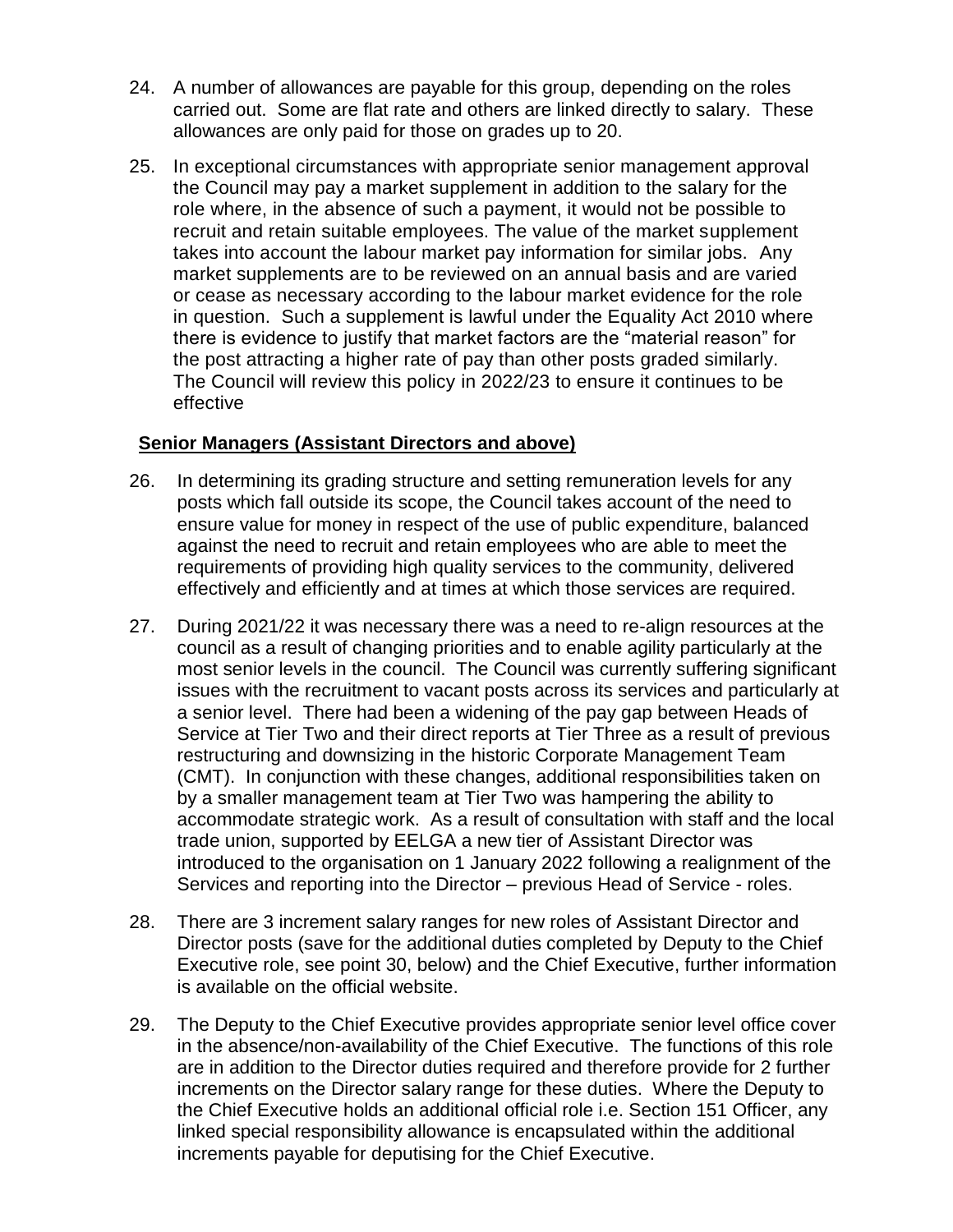30. Other allowances are not usually paid, apart from Returning Officer remuneration (the Chief Executive) Deputy Returning Officer remuneration (to be appointed) and an allowance to be paid currently to one Director, or an appropriate senior officer as designated, for undertaking the role Monitoring Officer.

#### **Assitant Directors and Directors (includes Monitoring Officer and Section 151 Officer).**

- 31. The value of the scale points in the Director's and Assistant Directors grades will be uprated by the pay awards notified from time to time by the National Joint Council for Local Government Services. The 2021 pay claim is still being discussed, see paragraph 22 for more detail.
- 32. Information on 'Senior Management' responsibilities and remuneration will be published on the Council's website in line with Local Government Transparency Code 2015 and the Accounts and Audit Regulations 2015.

# **Chief Executive**

- 33. National advice states that a Head of Paid Service salary range should not be more than 20 times the FTE salary range of a Band 2 'Green Book' employee. It is the Council's policy that the FTE salary range for the post of Chief Executive will not be greater than the nationally advised level. The Chief Executive's salary is significantly within this multiple. Notwithstanding the above, the value of the scale point in the Chief Executive's grade will be uprated by the pay awards notified from time to time by the Joint Negotiating Committee for Chief Executives of Local Authorities.
- 34. The Chief Executive also receives a relevant Returning Officer/Deputy Returning Officer fee in respect of District Council, County Council, Parliamentary and European Elections and for other national referenda or elections.
- 35. The Joint Negotiating Committee for Chief Executives and Chief Officers have been offered a full and final offer of 1.5% (covering the period 1 April 2021 – 31 March 2022), on which the staff sides of both groups have rejected. We await further announcements from them about next steps; the Council will continue to have due regard to any further Joint Negotiating Committee for Chief Officers' pay agreement(s) for 2021/22 and 2022/23, as applicable.

# **Pay Multiples.**

#### 36.

|                                                                                                                                     | 2022/23* |
|-------------------------------------------------------------------------------------------------------------------------------------|----------|
| Ratio of the Chief Executive's FTE salary to the median FTE<br>salary of the Council (£29,688 inclusive of Living Wage)             | 4.68:1   |
| Ratio of the Chief Executive's FTE salary to the lowest<br>paid FTE employees (£19,098.89 at £9.90 per hour -<br>Living Wage rate). | 7.28:1   |

\*Pay Award pending at time of publication, ratios calculated on current pay rate in January 2022.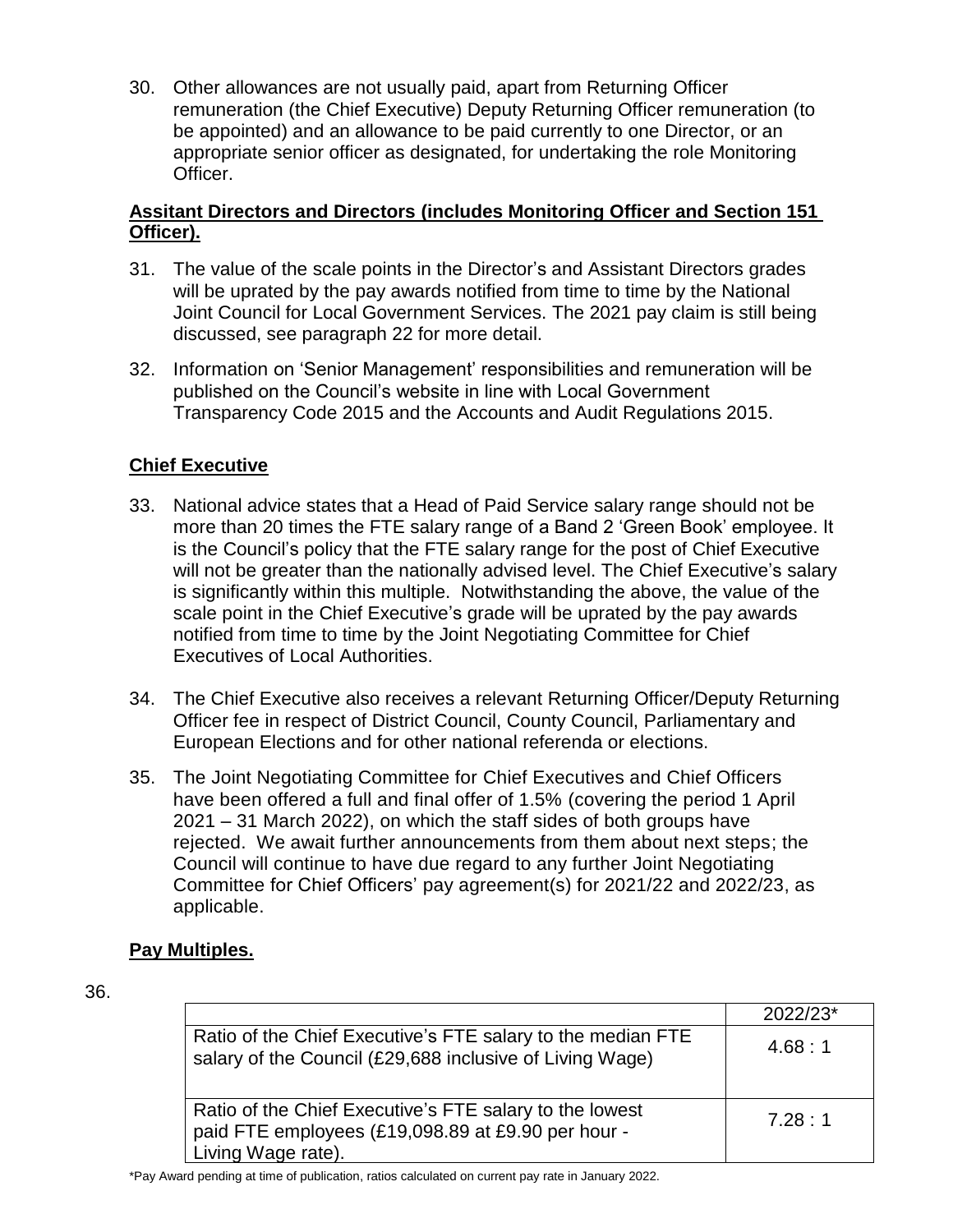# **Part Time/ Full time.**

37. All annual salaries and annual allowances are paid pro rata to part time employees based on the hours contracted to work.

#### **General Principles Applying to Remuneration of Chief Officers and Employees**

- 38. On recruitment, individuals will ordinarily be placed on the lowest scale point within the pay grade for the post to which they are appointed. Appointment to a higher scale point will only be with the approval of the Assistant Director and HR Manager (Chief Executive for senior positions). A relocation allowance may also be granted in certain exceptional cases aligned to HMRC requirements, when new starters need to move to the area, with the approval of the Chief Executive or nominated Officer.
- 39. Individuals will normally receive an annual increment, in line with their individual terms and conditions of employment, subject to the top of their grade not being exceeded. In exceptional circumstances, individuals will receive accelerated increments with the approval of the Assistant Directors and HR Manager. Again, this is subject to the top of their grade not being exceeded.
- 40. The Council does not apply performance-related pay or bonuses.
- 41. The minimum point of a pay grade will not be lower than the maximum point of the preceding pay grade.

# **Pensions and Termination Payments**

- 42. All employees, with a contract of employment are enrolled into the Local Government Pension Scheme (managed by Essex County Council). Details of contributions rates are set out below, these are set by the Administering Authority ECC. Eligible workers who have opted out of the scheme will be automatically re-enrolled providing they meet the auto enrolment criteria which occurs every three years.
- 43. The Council has the option to adopt a number of statutory discretions under the:-
	- (a) The Local Government (Early Termination of Employment) (Discretionary Compensation) (England and Wales) Regulations 2006.
	- (b) The Local Government Pension Scheme (Administration) Regulations 2014.
	- (c) The Local Government (Discretionary Payments) Regulations 1996 (as amended) (Organisational Change Policy).
- 44. Current policies are available on the Council's official website. The Council commits to review and revise as necessary, the written policy statements on how it will exercise the various discretions provided by the LGPS scheme.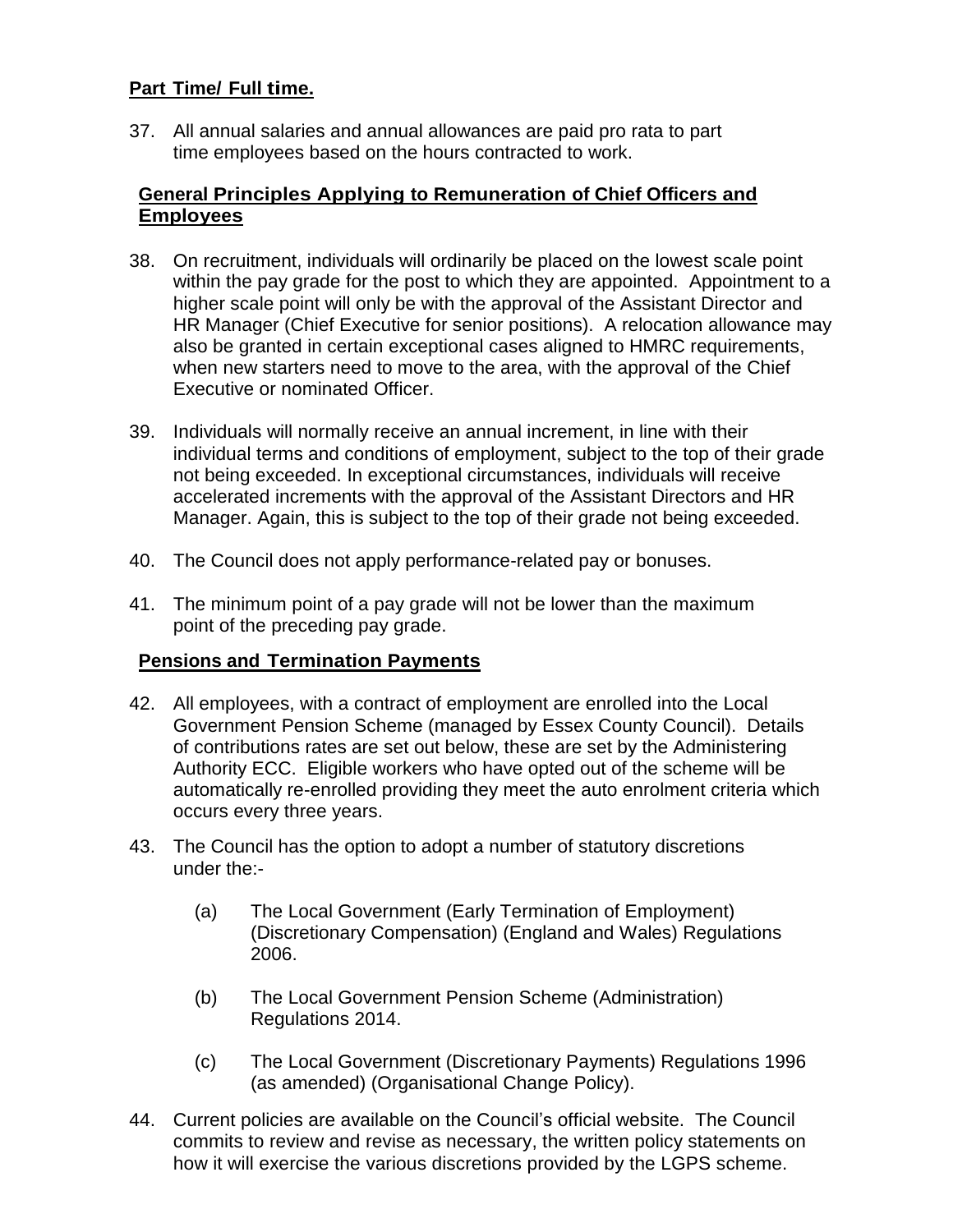Any discretions are subject to change, either in line with any change in regulations or by due consideration of the Council under the Chief Executive. These provisions do not confer any contractual rights. The Council will exercise discretion to minimise exposure to additional costs.

- 45. The exception to this is the multipliers and calculation of weekly pay used for voluntary and compulsory redundancy payments this policy follows the position adopted by most Councils basing the calculation on 1.5 x actual salary. This scheme may be amended from time to time subject to Chief Executive approval.
- 46. The Council's policies on Flexible Retirement (subject to review at time of publication), Organisational Change and Redundancy Payments are available on the Council's official website. Since the publication and agreement of the last Pay Policy (2021/22) the Restriction of Public Sector Exit Payments Regulations 2020 (which had come into force on 4 November 2020), were revoked by Government on 19 March 2021. The Council had no affected cases.

#### **Pension Contribution bandings from April 2021**

47. Following the Essex Local Government Scheme (LGPS) triennial valuation review in 2019 and subsequent notification the Council changed the current employer's superannuation rate to 20.1% from 1 April 2020, this is expected to remain in place until March 2023. The following employee contribution rates in accordance with actual pensionable pay continue to apply from April 2022. At the time of going to press no further change/updates have been advised, although Essex LGPS advise generally that pay band ranges will be increased each April in line with the cost of living. Any changes implemented by Essex LGPS will be followed:-

| <b>Actual Pensionable Pay</b> | Employee contribution rate | 50/50 Section |
|-------------------------------|----------------------------|---------------|
| $-£14,600$<br>£0              | 5.5%                       | 2.75%         |
| £14,601 - £22,900             | 5.8%                       | 2.9%          |
| £22,901 - £37,200             | 6.5%                       | 3.25%         |
| £37,201 - £47,100             | 6.8%                       | 3.4%          |
| £47,101 - £65,900             | 8.5%                       | 4.25%         |
| £65,901 - £93,400             | 9.9%                       | 4.95%         |
| £93,401 - £110,000            | 10.5%                      | 5.25%         |
| £110,501 - £165,000           | 11.4%                      | 5.7%          |
| More than £165,101            | 12.5%                      | 6.25%         |

#### **Allowances (below Directors)**

- 48. Ad hoc allowances are paid as and when a duty is carried out and will be paid monthly in arrears.
- 49. Where possible allowances will be paid as a monthly allowance, for example where staff follow a set pattern of work.
- 50. Professional membership fees when associated with the role being undertaken for the Council are reimbursed to employees at the rate of